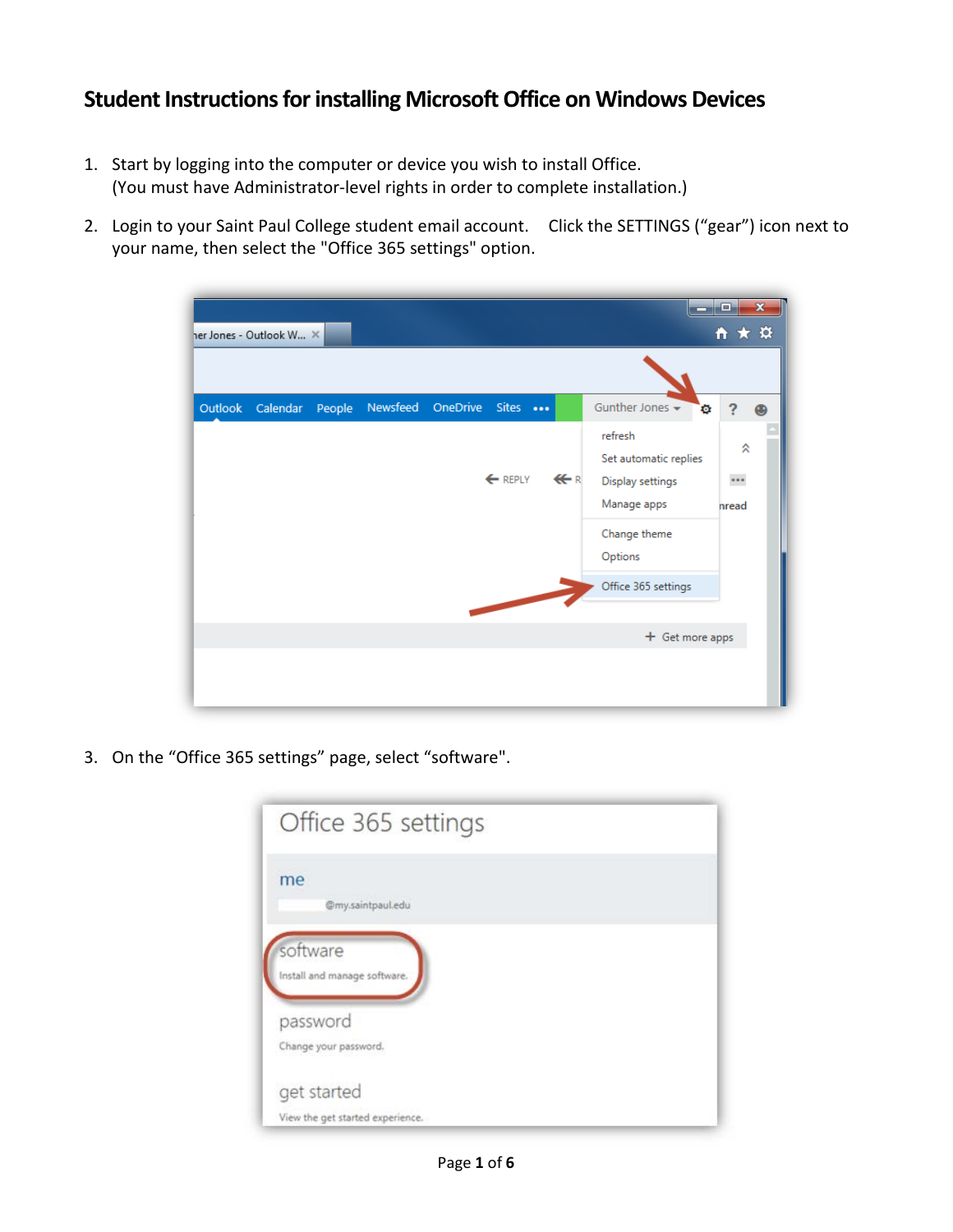4. This next page may take a few minutes to load the first time. At the "Office" screen, select Language and Version you need. Unless you are sure you have a 64-bit machine, please use the default 32-bit Version.

| Office                                                                                                                                                                       |
|------------------------------------------------------------------------------------------------------------------------------------------------------------------------------|
| Install the latest version of Office                                                                                                                                         |
| This will install the latest version of the following programs on your computer: Word, Excel, PowerPoint, OneNote, Access, Publisher, Outlook, Lync, InfoPath.               |
| A B<br>Ⅰ间<br>X<br>N≣                                                                                                                                                         |
| PowerPoint OneNote<br>Publisher<br>InfoPath<br>Word<br>Outlook<br>Excel<br>Access<br>Lync                                                                                    |
| Version:<br>Language:                                                                                                                                                        |
| $\blacktriangledown$<br><b>English (United States)</b><br>32-bit (recommended) advanced                                                                                      |
| Note: Installing additional languages on a computer that already has this version of Office doesn't count against your install limit (5).                                    |
| Review system requirements                                                                                                                                                   |
| install                                                                                                                                                                      |
|                                                                                                                                                                              |
| Not ready to install the latest version of Office?                                                                                                                           |
| If your computer doesn't meet the system requirements for the latest version of Office or your language isn't supported yet, you can install the previous version of Office. |
| Install Office Professional Plus 2010                                                                                                                                        |
| Install Office Professional Plus 2010 language packs                                                                                                                         |

5. You will then be prompted to choose to run the install file or to save it.



6. Click the down arrow and choose "Save As".

|                                                                                                                                                   | <b>Save</b>  |
|---------------------------------------------------------------------------------------------------------------------------------------------------|--------------|
| Do you want to run or save Setup.X64.en-us_O365ProPlusRetail_a0be3cbe-c730-41f1-b5b0-40fd81e2b189_TX_PR_.exe (781 KB) from c2rsetup.officeapps.li | Save as      |
| This type of file could harm your computer.<br>Run<br>Save                                                                                        | Save and run |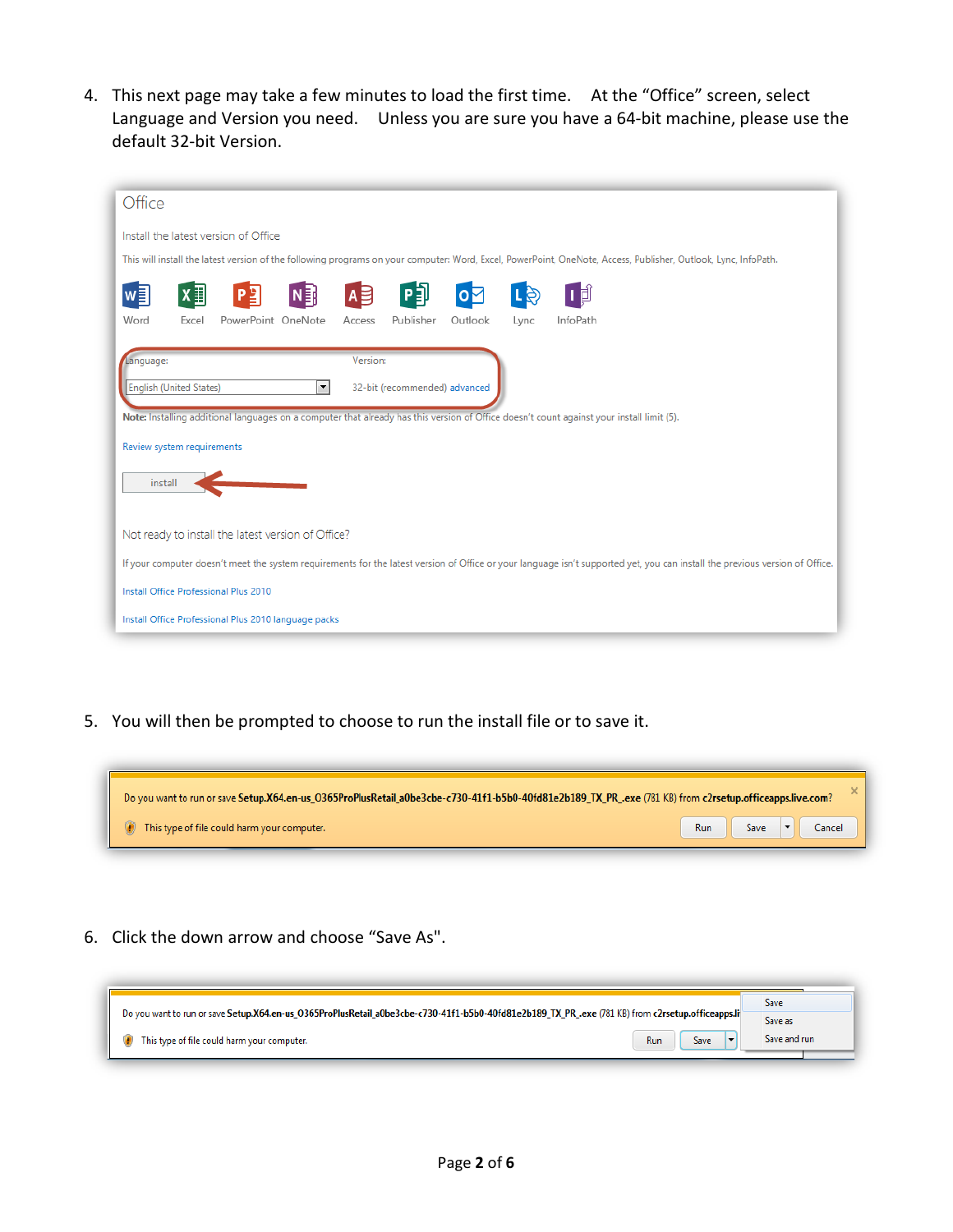7. Choose the directory in which you would like to save the file. In this example, we will save to the "Desktop".



8. You will see a setup icon like the one here. It will say either "Setup.X32.ect..." or "Setup.X64.ect...", depending on which Version you selected. Double-click on the icon.

| <b>Recycle Bin</b>  |  |  |  |
|---------------------|--|--|--|
| iTunes              |  |  |  |
| ធ<br><b>Uniface</b> |  |  |  |
| Setup.X64.e         |  |  |  |

9. When prompted, select "Run".

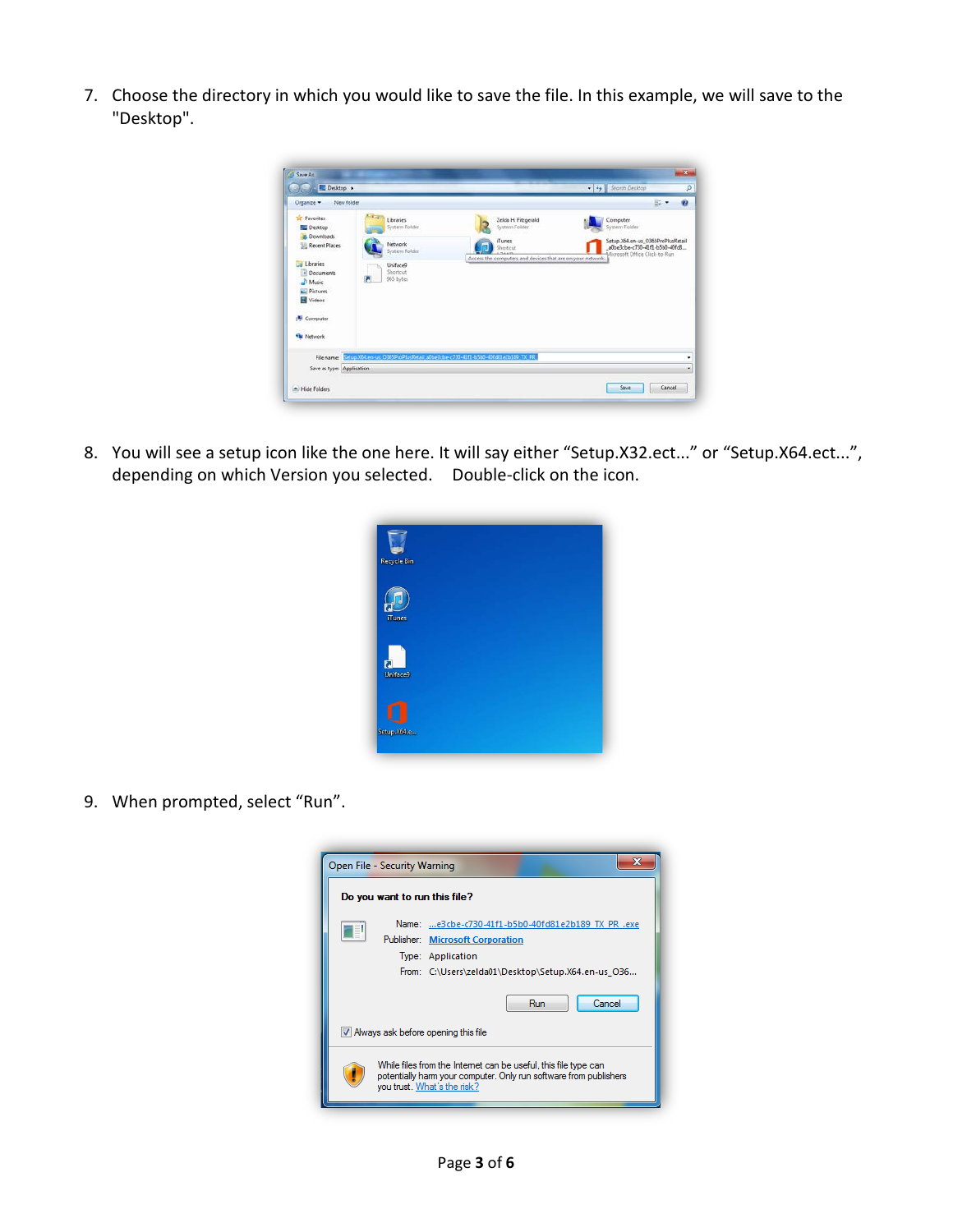10. You will see the following Image showing the progress of the installation in the bottom left corner.



11. When installation is complete, you will see the following Welcome screen:



12. Select whether or not to share information about your experience with Microsoft, then click "Accept" when you have made your selection.

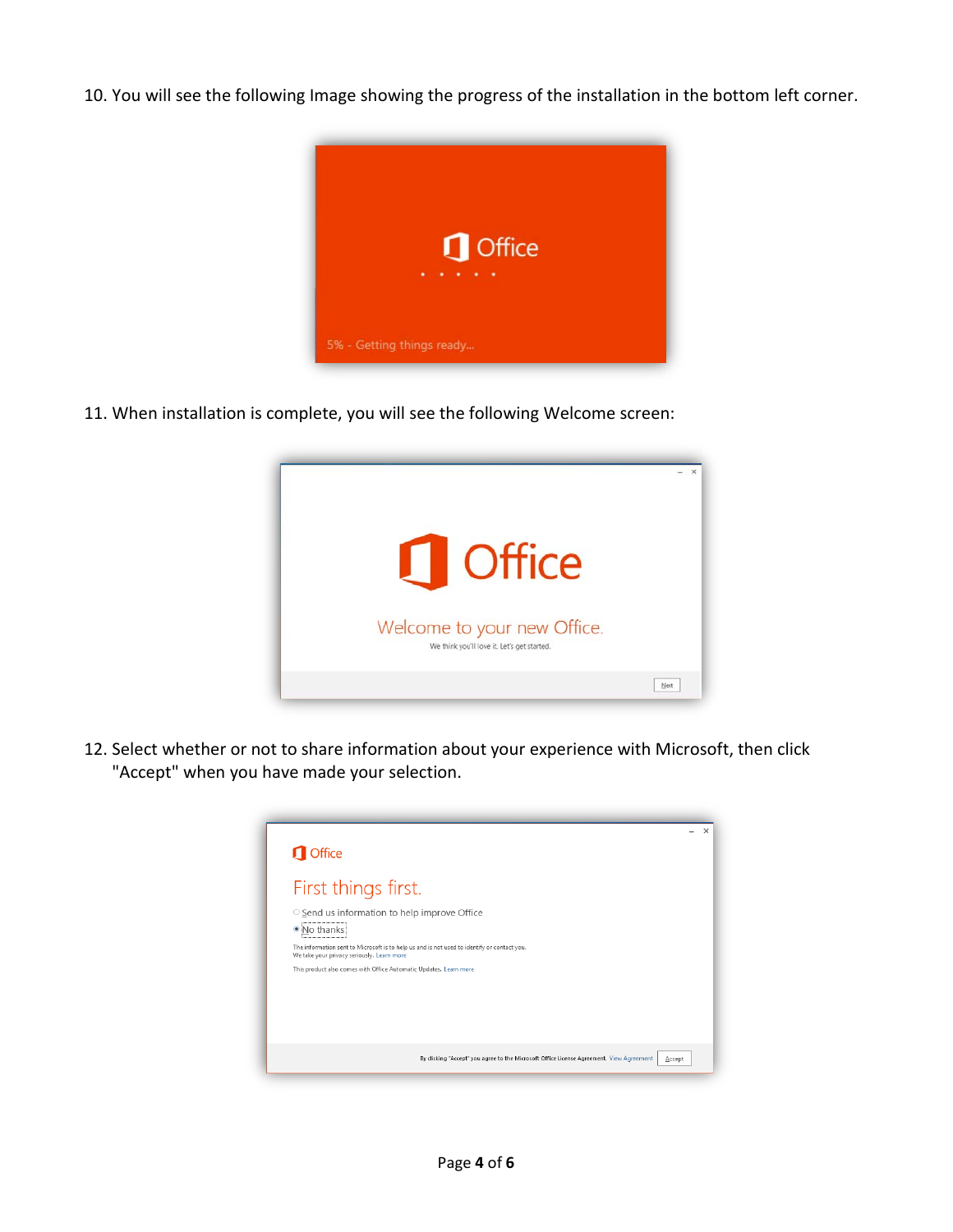13. Select a background for Office, then click "Next".



14. You will now need to choose to either "Take a look" at what is new in Office, or select "No, thanks" to simply finish installation. Make one of these selections.



15. You are now done installing Office 365. Click the "All done" button. You can now access Office on your device.